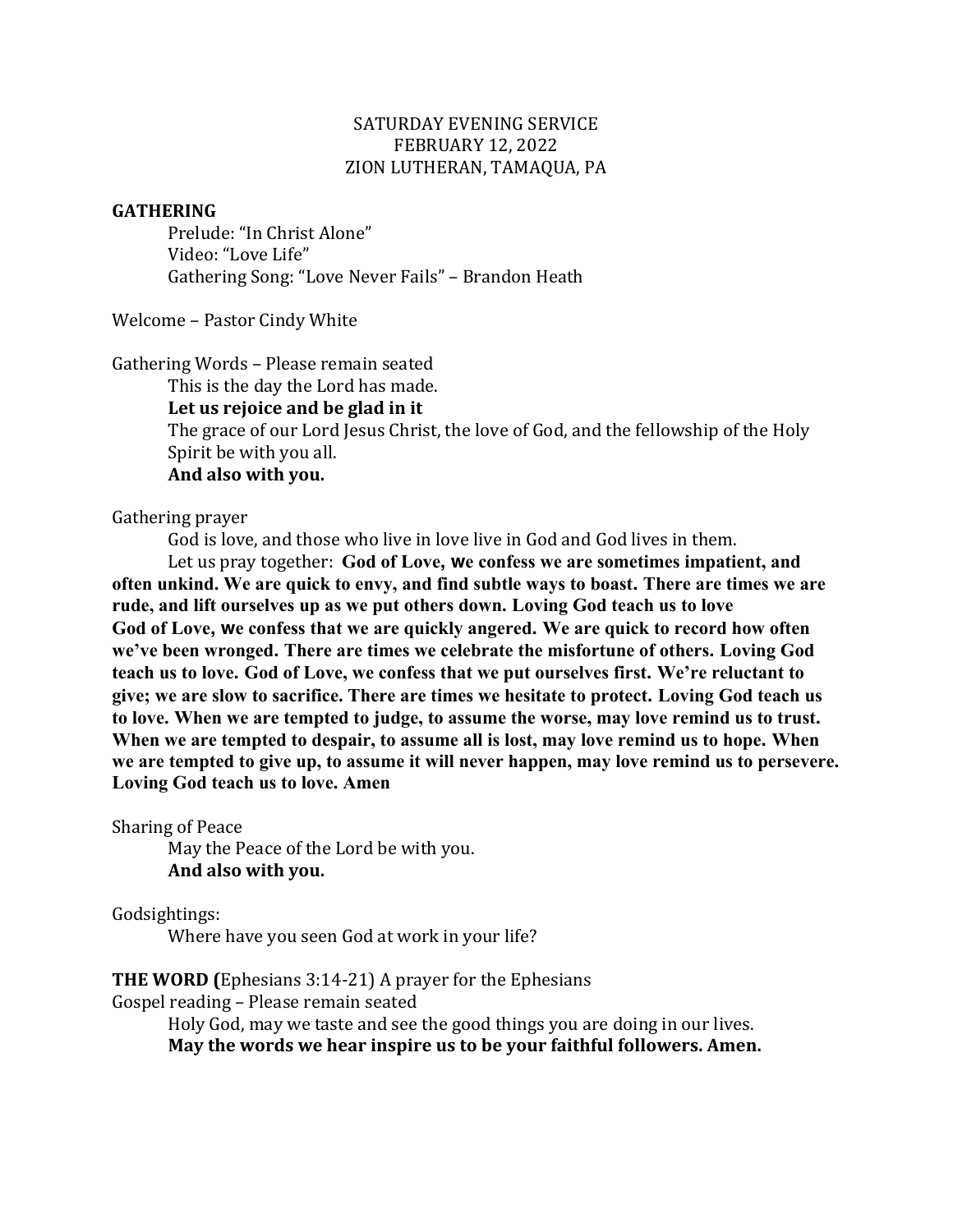A reading from Ephesians: For this reason I kneel before the Father, from whom every family in heaven and on earth derives its name. I pray that out of his glorious riches he may strengthen you with power through his Spirit in your inner being, so that Christ may dwell in your hearts through faith. And I pray that you, being rooted and established in love, may have power, together with all the Lord's holy people, to grasp how wide and long and high and deep is the love of Christ, and to know this love that surpasses knowledge—that you may be filled to the measure of all the fullness of God. Now to him who is able to do immeasurably more than all we ask or imagine, according to his power that is at work within us, to him be glory in the church and in Christ Jesus throughout all generations, for ever and ever! Amen.

The Word of Our Lord **Thanks be to God!** 

Today's message - Pastor Cindy White

Special music - Pastor Cindy White

### **Praise & Prayer**

Offering our gifts

Let us pray: Lord of life and love, we offer these gifts to you. Bless them and use **them, that others might be encouraged in the faith. Gracious God, use our lives as** well. Help us share your story and pour out your love on everyone we meet. In the **name** of Christ, we pray. Amen.

### Prayers of the People

God calls us to be a praying people. Let us join in prayer, offering our praise, thanksgiving, and concerns to God ... For the church throughout the world and for all who proclaim the message of God's healing love. (Pause for silent prayer.) Lord in your mercy ...

# **Hear our prayer**

For all the nations and peoples of the earth, and for justice, mercy, and peace. (Pause for silent prayer.) Lord in your mercy ... **Hear our prayer** 

For all who are needy, desolate, forgotten, suffering and/or lonely. (Pause for silent prayer.) Lord in your mercy ... **Hear our prayer** 

For the sick in body, mind or spirit and for all who assist them with hands of healing. (Pause for silent prayer.) Lord in your mercy **Hear our prayer**

For those burdened by anxious days and sleepless nights.